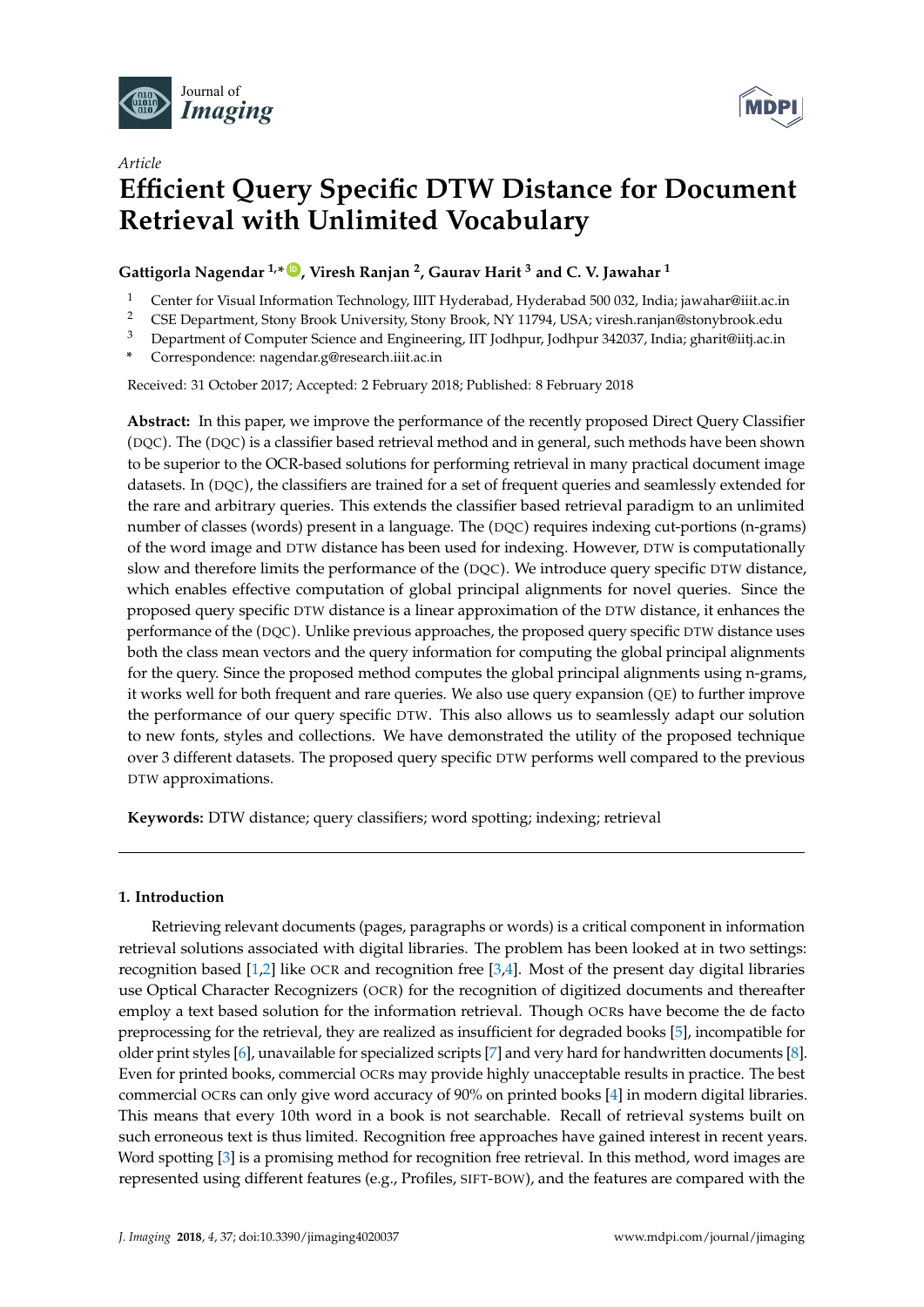help of appropriate distance measures (Euclidean, Earth Movers [9], DTW [10]). Word spotting has the advantage that it does not require prior learning due to its appearance-based matching. These techniques have been popularly used in document image retrieval.

Konidaris et al. [5] retrieve words from a large collection of printed historical documents. A search keyword typed by the user is converted into a synthetic word image which is used as a query image. Word matching is based on computing the *L*<sup>1</sup> distance metric between the query feature and all the features in the database. Here the features are calculated using the density of the character pixels and the area that is formed from the projections of the upper and lower profile of the word. The ranked results are further improved by relevance feedback. Sankar and Jawahar [7] have suggested a framework of probabilistic reverse annotation for annotating a large collection of images. Word images were segmented from 500 Telugu books. Matching of the word images is done using the DTW approach [11]. Hierarchical agglomerative clustering was used to cluster the word images. Exemplars for the keywords are generated by rendering the word to form a keyword-image. Annotation involved identifying the closest word cluster to each keyword cluster. This involves estimating the probability that each cluster belongs to the keyword. Yalniz and Manmatha [4] have applied word spotting to scanned English and Telugu books. They are able to handle noise in the document text by the use of SIFT features extracted on salient corner points. Rath and Manmatha [11] used projection profile and word profile features in a DTW based matching technique.

Recognition free retrieval was attempted in the past for printed as well as handwritten document collections [4,7,12,13]. Since most of these methods were designed for smaller collections (few handwritten documents as in [12]), computational time was not a major concern. Methods that extended this to a larger collection [14–16] used mostly (approximate) nearest neighbor retrieval. For searching complex objects in large databases, SVMs have emerged as the most popular and accurate solution in the recent past [12]. For linear SVMs, both training and testing have become very fast with the introduction of efficient algorithms and excellent implementations [17]. However, there are two fundamental challenges in using a classifier based solution for word retrieval (i) A classifier needs a good amount of annotated training data (both positive and negative) for training. Obtaining annotated data for every word in every style is practically impossible. (ii) One could train a set of classifiers for a given set of frequent queries. However, they are not applicable for rare queries.

In [18], Ranjan et al. proposed a one-shot classifier learning scheme (Direct query classifier). The proposed one shot learning scheme enables direct design of a classifier for novel queries, without having any access to the annotated training data, i.e., classifiers are trained for a set of frequent queries, and seamlessly extended for the rare and arbitrary queries, as and when required. The authors hypothesize that word images, even if degraded, can be matched and retrieved effectively with a classifier based solution. A properly trained classifier can yield an accurate ranked list of words since the classifier looks at the word as a whole, and uses a larger context (say multiple examples) for matching. The results of this method are significant since (i) It does not use any language specific post-processing for improving the accuracy. (ii) Even for a language like English, where OCRs are fairly advanced and engineering solutions were perfected, the classifier based solution is as good, if not superior to the best available commercial OCRs .

In the direct query classifier (DQC) scheme [18], the authors used DTW distance for indexing the frequent mean vectors. Since the DTW distance is computationally slow, the authors do not use all the frequent mean vectors for indexing. For comparing two word images, DTW distance typically takes one second [3]. This limits the efficiency of DQC. To overcome this limitation, the authors used Euclidean distance for indexing. The authors use the top 10 (closest in terms of Euclidean distance) frequent mean vectors for indexing. Since the DTW distance better captures the similarities compared to Euclidean distance for word image retrieval, this restricts the performance of DQC.

For speed-up, DTW distance has been previously approximated [19,20] using different techniques. In [20], the authors proposed a fast approximate DTW distance, in which, the DTW distance is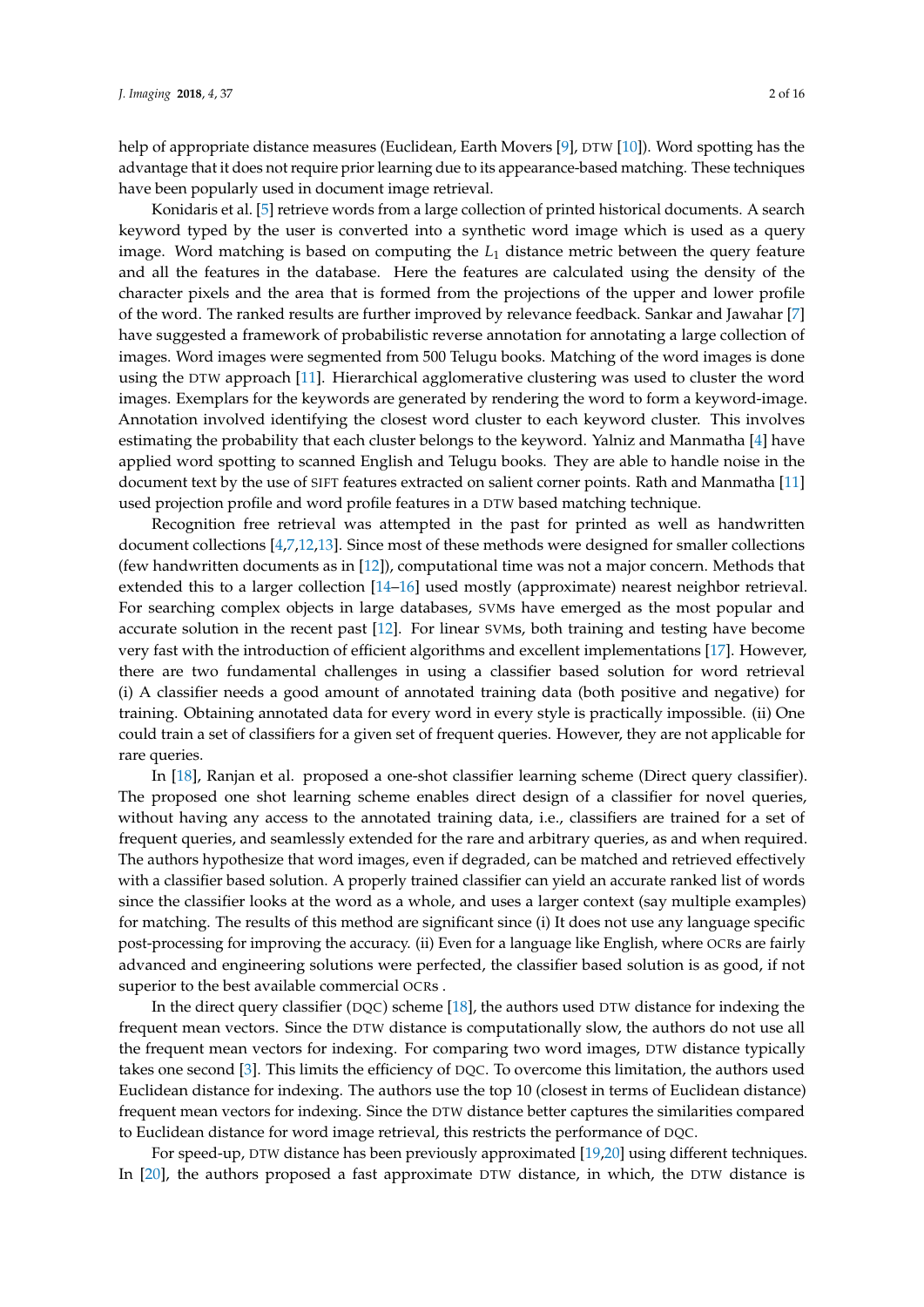approximated as a sum of multiple weighted Euclidean distances. For a given set of sequences, there are similarities between the top alignments (least cost alignments) of different pairs of sequences. In [20], the authors explored these similarities by learning a small set of global principal alignments from the given data, which captures all the possible correlations in the data. These global principal alignments are then used to compute the DTW distance for the new test sequences. Since these methods [19,20] avoid the computation of optimal alignments, these are computationally efficient compared to naive DTW distance. The fast approximate DTW distance can be used for efficient indexing in DQC classifier. However, it gives sub-optimal results. For best results, it needs query specific global principal alignments. In this paper, we introduce query specific DTW distance, which enables the direct design of global principal alignments for novel queries. Global principal alignments are computed for a set of frequent classes and seamlessly extended for the rare and arbitrary queries, as and when required, without using language specific knowledge. This is a distinct advantage over an OCR engine, which is difficult to adapt to varied fonts and noisy images and would require language specific knowledge to generate possible hypotheses for out of vocabulary words. Moreover, an OCR engine can respond to a word image query only by first converting it into text, which is again prone to recognition errors. In [21,22], deep learning frameworks are used for word spotting. In [23], a attribute based learning model PHOC is presented for word spotting. In training phase, each word image is to be given with its transcription. Both word image feature vectors and its transcriptions are used to create the PHOC representation. An SVM is learned for each attribute in this representation. Our approach bears similarity with the PHOC representation based word spotting [23]. In this sense, both the approaches are designed for handling out-of-vocabulary queries. Our work takes advantage of granular description at ngrams (cut-portion) level. This somewhat resembles the arrangement of characters used in the PHOC encoding. However, training efforts for PHOC are substantial with a large number of classifiers (604 classifiers) being trained and requires complete data for training, which is huge for large datasets. In our work, the amount of training data is restricted to only frequent classes, which is much less compared to PHOC. Further, PHOC requires labels in the form of transcriptions, whereas in our work the labels need not be transcriptions. In addition, PHOC is language dependent [24] and it is very difficult to apply over different languages. The method proposed in this paper is language independent; it can be applied to any language.

The paper is organized as follows. The next section describes the Direct query classifier (DQC). Fast approximation of (DTW) distance is discussed in Section 3. The query specific DTW distance is presented in Section 4. Experimental settings and results are discussed in Section 5, followed by concluding remarks in Section 6.

#### **2. Direct Query Classifier (DQC)**

In [18], Ranjan et al. proposed Direct Query Classifier (DQC), which is a one-shot learning scheme for dynamically synthesizing classifiers for novel queries. The main idea is to compute an SVM classifier for the query class using the classifiers obtained from the frequent classes of the database. The number of possible words in a language could be very large and it would be practically difficult to build a classifier for each of the words. However, all these words come from a small set of *n-grams*. The words corresponding to the frequent queries are expected to contain the n-grams that cover the full vocabulary. Exemplar SVM classifiers are computed for the frequent queries (word classes) and then appropriately concatenated to create novel classifiers for the rare queries. However, this process has its challenges due to

- (i) Variations due to nature of script and writing style,
- (ii) Classifiers for smaller ngrams could be noisy.

The authors address these limitations by building the SVM classifiers for most frequent queries and use classifier synthesis only for rare queries. This improves its overall performance. They use Query Expansion (QE) for further improving the performance. An overview of the direct query classifier is given in the following sections.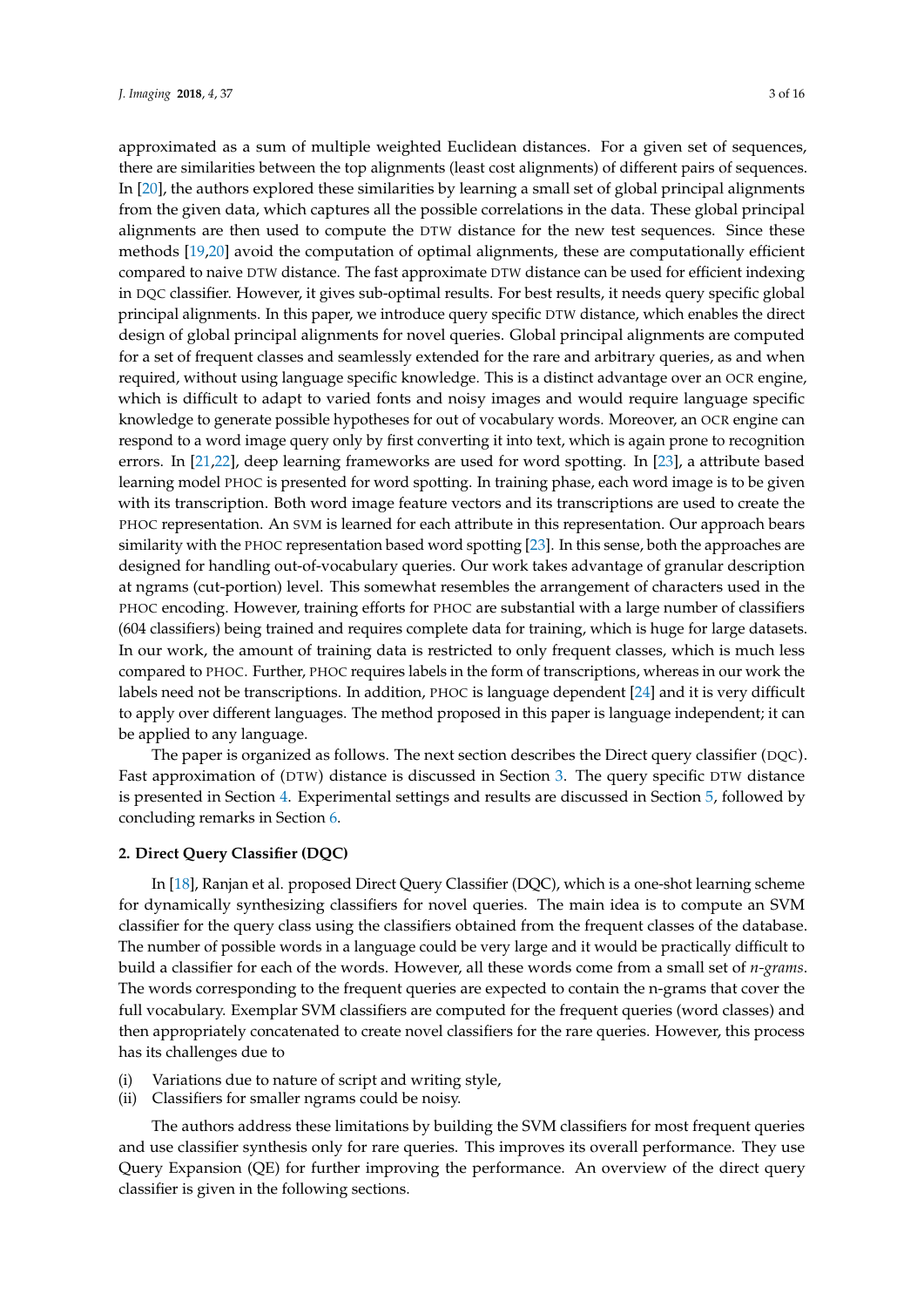#### *2.1. DP DQC: Design of DQC Using Dynamic Programming*

Given a set of classifiers for frequent classes  $W_w = \{w_1, w_2, \dots, w_N\}$  and a query vector  $X_q$ , the query classifier *wq* is designed as a piecewise fusion of parts (*n-grams*) from the available classifiers from  $W_w$ . Let *p* be the number of portions to be selected for computing the query classifier  $w_q$ . These portions are characterized by the sequence of indices  $a_1, \ldots, a_{p+1}$ . The classifier synthesis problem is formulated as that of picking up the optimal set of classifiers {*ci*} and the set of segment indices  $\{a_i\}$  such that  $\{a_i\}$  form a monotonically increasing sequence of indices. This involves the following optimization:

$$
\max_{\{a_i\},\{c_i\}} \sum_{i=1}^p \sum_{k=a_i}^{a_{i+1}} w_{c_i}^k X_q^k \tag{1}
$$

where  $w_{c_i}$  corresponds to the weight vector of the  $c_i^{th}$  classifier that we choose and the inner summation applies the index *k* in the range  $(a_i, a_{i+1})$  to use the *k*<sup>th</sup> component  $w_{c_i}^k$  from the classifier  $c_i$ . The index *i* in the outer summation refers to the cut portions, and *p* is the total number of portions we need to consider.

In [12], Malisiewicz et al. proposed the idea of exemplar SVEN (ESVM) where a separate (SVM) is learned for each example. Almazan et al. [25] use ESVMs for retrieving word images. ESVMs are inherently highly tuned to its corresponding example. Given a query, it can retrieve highly similar word images. This constrains the recall, unless one has large variations of the query word available. Another demerit of ESVM is the large overall training time since a separate SVM needs to be trained for each exemplar. One approach to reducing training time is to make the negative example mining step offline and selecting a common set of negative examples [26]. Gharbi et al. [27] provide another alternative for fast training of exemplar SVM in which the hyperplane between a single positive point and a set of negative points can be seen as finding the tangent to the manifold of images at the positive point.

Given a query *q*, the similar vectors in the dataset are identified by adopting the ESVM formulation proposed by Gharbi et al. [27] which yields an approach equivalent to Linear Discriminant Analysis. It involves a fast computation of the weight vector by adopting a parametric representation of the negative examples approximated as a Gaussian model on the complete set of training points. The normal to the Gaussian at the query point *q* is computed using the covariance matrix to yield the weight vector  $w_q$  as follows:

$$
w_q = \Sigma^{-1}(\mu_q - \mu_0) \tag{2}
$$

where Σ and  $μ_0$  are the covariance and mean computed over the entire dataset. Since Σ and  $μ_0$  are common for all data, finding  $w_q$  requires finding the mean vector  $\mu_q$  of the class to which the query  $q$ belongs to. Let us define the set of class mean vectors for the frequent classes as  $W_{\mu} = {\mu_1, \dots, \mu_N}$ . The mean vector  $\mu_q$  for the class of the query *q* is computed by making use of appropriate cut portions from the mean vectors of the frequent classes. Optimizing (1) for variable length cut portions entails high computational complexity. Therefore, instead of matching variable-length *n-grams*, the method divides  $X_q$  into  $p$  number of fixed length portions.

- 1. The class mean vectors of the most frequent 1000 classes are concatenated.
- 2. Now, each query cut portion  $X_q^k$  is searched in the concatenated mean vector using subsequence dynamic time warping [28]
- 3. The most similar segment in the concatenated mean vector is taken as the corresponding portion of the query class mean  $\mu_q^k$ .
- 4. The concatenation of these query class mean cut portions  $\mu_q^k$  synthesizes the query class mean  $\mu_q = [\mu_q^1, \ldots, \mu_q^p].$

Since DTW is computationally slow, applying subsequence DTW, in this case, is computationally expensive.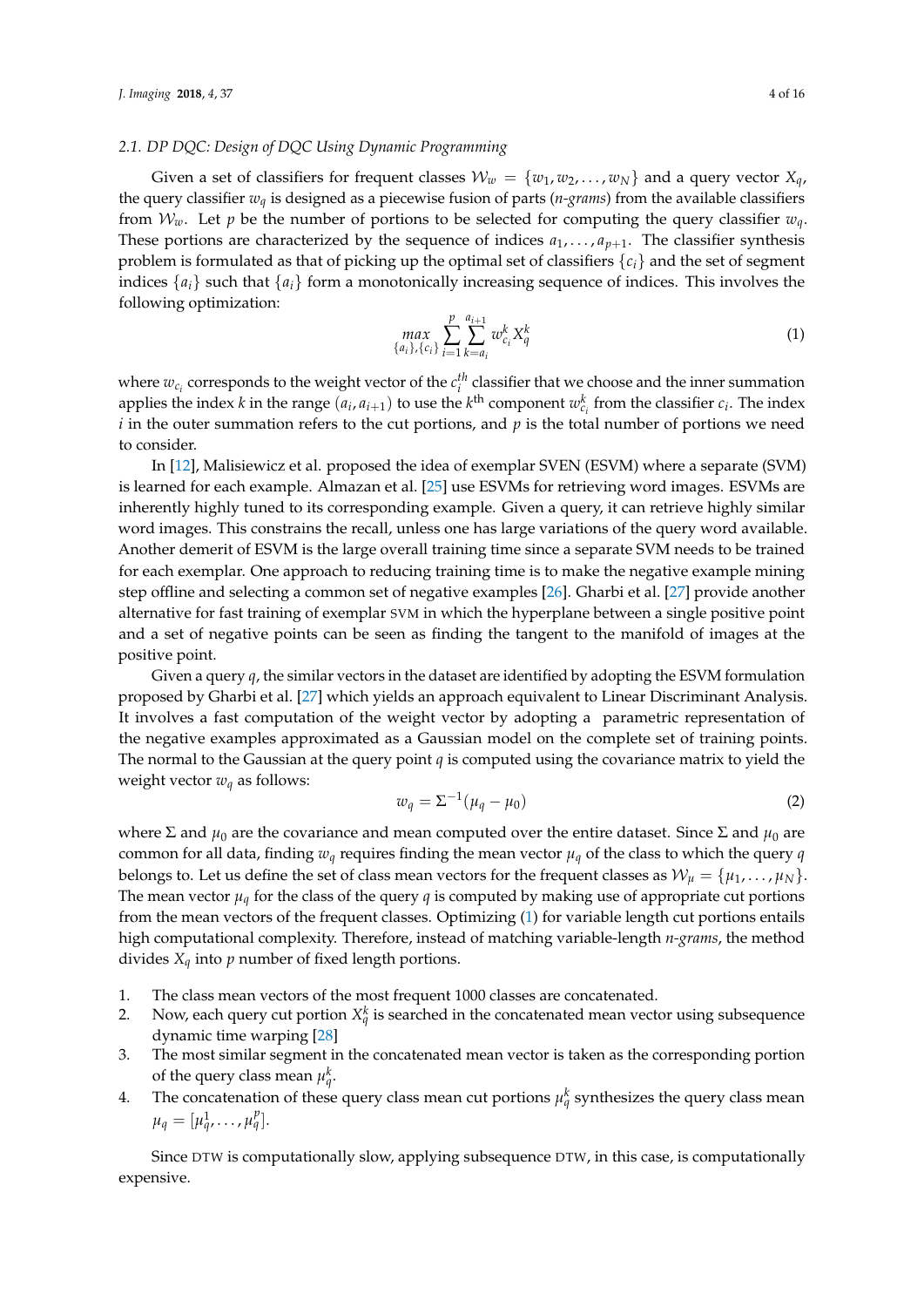*2.2. NN DQC: Design of DQC Using Approximate Nearest Neighbour*

A speed-up is obtained by using approximate nearest neighbor search instead of using DTW.

- Instead of concatenating the class mean vectors, now each class mean vector is divided into same *p* number of fixed length portions. An index is built over frequent class means cut portions using FLANN.
- Each cut portion of  $X_q$  is compared with frequent class means cut portions using nearest neighbor search with Euclidean distance.
- The best matching cut portions of the mean vectors are used to synthesize the mean vector for the query class.

However, using nearest neighbor (NN DQC) instead of subsequence DTW based scheme (DP DQC) compromises the optimality of the classifier synthesis.

Few qualitative examples for the two versions of DQC are given in Figure 1. We have shown the retrieval results for frequent queries and rare queries. For each case, we have compared the retrieval results for NN DQC and DP DQC. For rare query, we have also shown the results for Query expansion (QE).

| <b>Ouery</b>      |               | <b>Method</b>     | Rank 1                                                                      | Rank 2 | <b>Retrieved Results</b><br>Rank 3 | Rank 4 | Rank 5 |
|-------------------|---------------|-------------------|-----------------------------------------------------------------------------|--------|------------------------------------|--------|--------|
| Frequent<br>Query | but<br>NN DOC |                   | but                                                                         | but    | but                                | but    | but    |
|                   |               | DP DQC            | but                                                                         | but    | but                                | but    | but    |
| Rare<br>Ouery     | money         | NN DQC            |                                                                             |        | money money every money makes      |        |        |
|                   |               | DP DQC            | $ \mathrm{money}  \mathrm{money} \mathrm{money} $ month $ \mathrm{lovely} $ |        |                                    |        |        |
|                   |               | QE with<br>NN DOC |                                                                             |        | money money money money money.     |        |        |

**Figure 1.** Figure shows few query words and their corresponding retrieval results. The first column shows the query image and the corresponding images in each row are its retrieval results. First two rows show frequent query results. The first row shows the results for NN DQC and second row show the results for DP DQC. Row 3 to Row 5 show the retrieval results for a rare query. Row 3 shows the results for NN DQC and Row 4 show the results for DP DQC and Row 5 show the results for query expansion.

# **3. Approximating the DTW Distance**

In general, DTW distance has quadratic complexity in the length of the sequence. Nagendar et al. [20] proposed Fast approximate DTW distance (Fast Apprx DTW), which is a linear approximation to the DTW distance. For a pair of given sequences, DTW distance is computed using the optimal alignment from all the possible alignments. This optimal alignment gives a similarity between the given sequences by ignoring local shifts. Computation of optimal alignment is the most expensive operation in finding the DTW distance.

For a given set of sequences, there are similarities between the optimal alignments of different pairs of sequences. For example, if we take two different classes, the top alignments (optimal alignments/least cost alignments) between the samples of class 1 and the samples of class 2 always have some similarity. For a small dataset, the top alignments between few class 1 samples and few class 2 samples are plotted in Figure 2. It can be observed that the top alignments are in harmony. Based on this idea, we compute a set of global principal alignments from the training data such that the computed global principal alignments should be good enough for approximating the DTW distance between *any* new pair of sequences. For new test sequences, instead of finding the optimal alignments, the global principal alignments are used for computing the DTW distance. This avoids the computation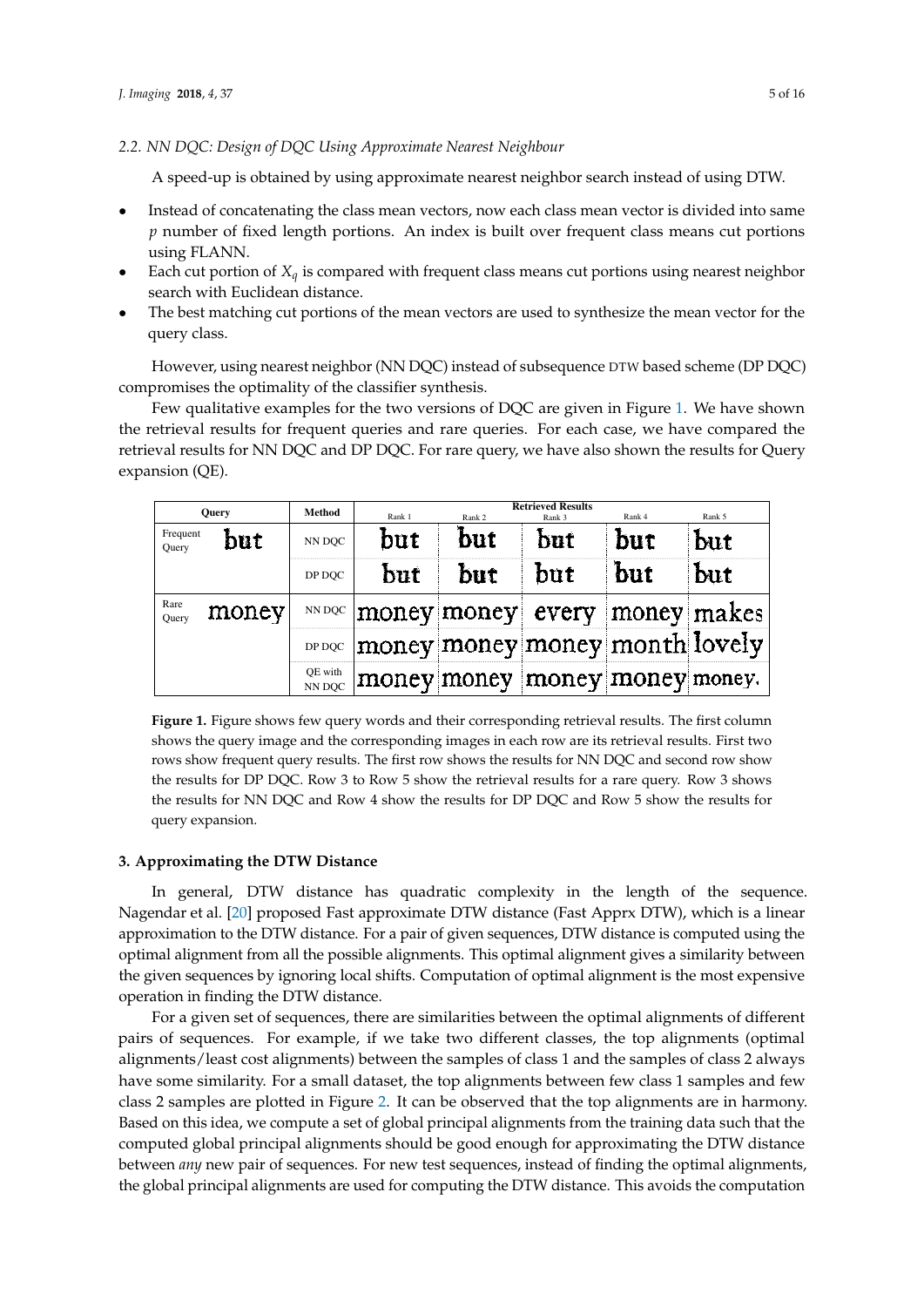of optimal alignments. Now, the DTW distance is approximated as the sum of the Euclidean distances over the global principal alignments.

$$
FastApproxDTW(x_1, x_2) = \sum_{\pi \in G_{\mathcal{X}}} Euclid_{\pi}(x_1, x_2)
$$
\n(3)

where  $G_X$  is the set of global principal alignments for the given data X and *Euclid*<sub> $\pi$ </sub>( $x_1, x_2$ ) is the Euclidean distance between  $x_1$  and  $x_2$  over the alignment  $π$ . Notice that the DTW distance between two samples is the Euclidean distance (ground distance) over the optimal alignment.



**Figure 2.** The top alignments between few samples from 2 different classes. Here, X-axis is the length of the samples from class 1 and Y-axis is the length of the samples from class 2.

To show the performance of Fast Apprx DTW [20], we have compared with naive DTW distance and Euclidean distance for word retrieval problem. Here, these distance measures are used for comparing word image representations. The dataset contains images from three different word classes. The results are given in Table 1. Nearest neighbor is used for retrieving the similar samples. The performance is measured by mean Average Precision (mAP). From the results, we can observe that Fast Apprx DTW is comparable to naive DTW distance and it performs better than Euclidean distance.

**Table 1.** The comparison of the performance of DTW distance, Fast Apprx DTW and Euclidean distance as a similarity measure for a word retrieval problem.

|           |      | DTW Distance Fast Apprx DTW | Euclidean |
|-----------|------|-----------------------------|-----------|
| mAP score | 0.96 | 0.94                        | 0.82      |

# **4. Query Specific Fast DTW Distance**

In Fast approximate DTW distance [20] (Section 3), the global principal alignments are computed from the given data. Here, no class information is used while computing the alignments and also these alignments are query independent, i.e., query information is not used while computing the global principal alignments. In this section, we introduce Query specific DTW distance, which is computed using query specific (global) principal alignments. The proposed Query specific DTW distance has been found to give a much better performance when used with the direct query classifier.

Let X be the given data and all the samples are scaled to a fixed size. Let  $\{C_1, C_2, \ldots, C_N\}$  be the most frequent *N* classes from the data and  $\mu_1, \ldots, \mu_N$  be their corresponding class means. The matching process using the query specific principal alignments is as follows:

(i) Divide each sample from the frequent classes to a fixed number  $p$  of equal size portions. Let  $x_{i_1}, \ldots, x_{i_{|C_i|}}$  be the samples (sequences) from the *i*th class  $c_i$ , where  $|c_i|$  is the number of samples in the class  $c_i$ . The cut portions for the class means  $\mu^i$  are denoted as  $\mu^i_1,\ldots,\mu^i_p$ , where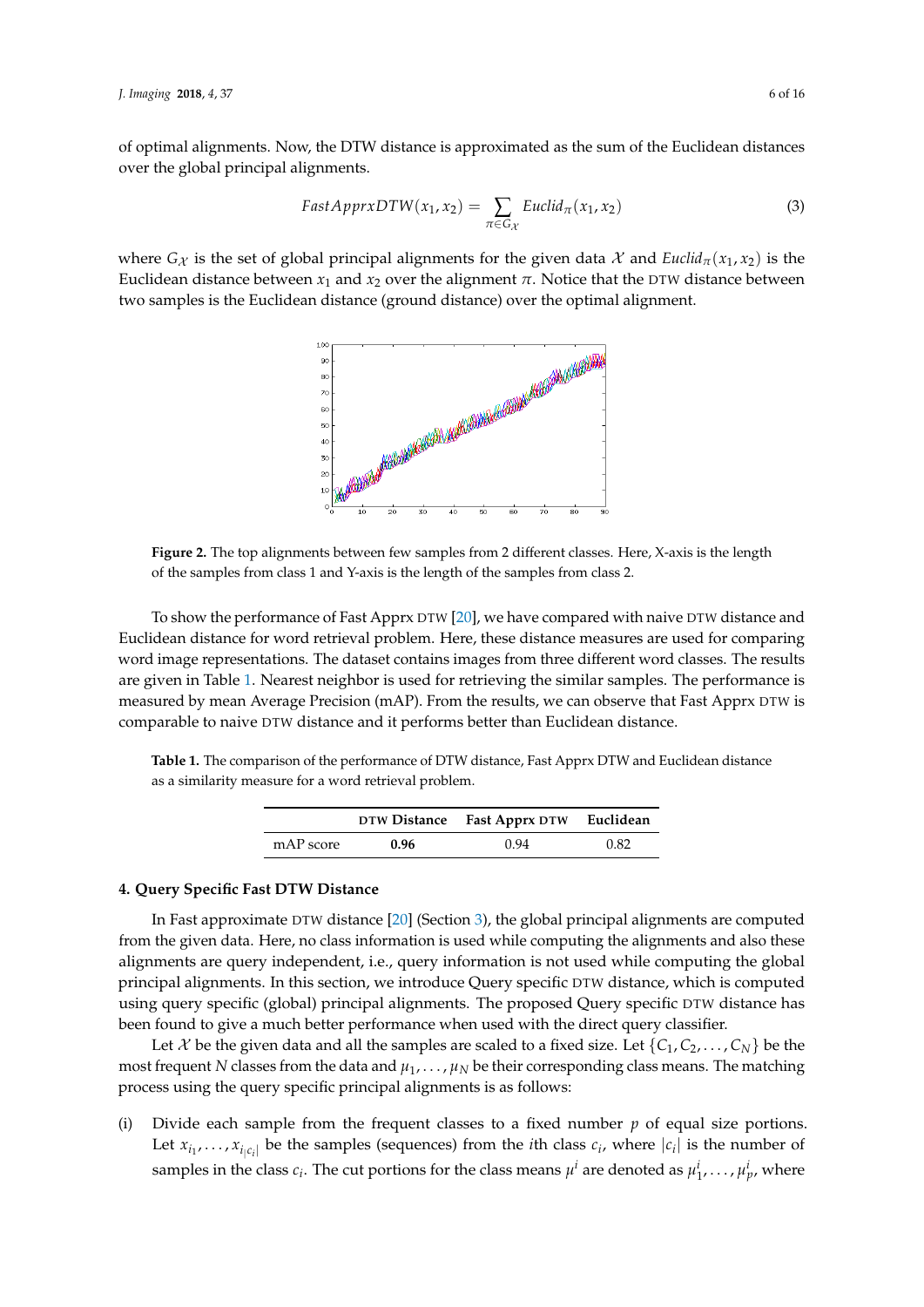each cut portion is of length *d*. Similarly, divide the query  $X_q$  into same number  $p$  of fixed length portions.

- (ii) For each class, compute the global principal alignments for each cut portion separately. These are the cut specific principal alignments for the class. For *i*th class and *j*th cut portion the cut specific principal alignments are computed from  $\{x_i^j\}$  $\sum_{i_1}^j \ldots x_i^j$  $\{f_i|c_i|\}$  and these are denoted as  $G_i^j$ *i* . These alignments are computed for all the cut portions for each class.
- (iii) The final step computes the cut specific principal alignments for the given query  $X_q$  as follows. For each cut portion of *Xq*, we compute the DTW distance (Euclidean distance over the cut specific principal alignments) with the corresponding cut portions of all the class means using their corresponding cut specific principal alignments. The distance between the *j*th cut portion of *Xq* i.e.,  $X^j_q$  and the *j*th cut portion of the *i*th class mean i.e.,  $\mu^j_i$  $i<sub>i</sub>$  is denoted as

$$
Dis_i^j = \sum_{\pi \in G_i^j} Euclid_{\pi}(X_q^j, \mu_i^j)
$$
\n(4)

For each cut portion of *Xq*, we compute the minimum distance mean cut portion over all the class mean vectors. The corresponding cut specific principal alignments of the closest matching mean cut portions are taken as the cut specific principal alignments of the query cut portion. In addition, the corresponding class mean cut portion is taken as the matching cut portion for constructing the query mean. Let the *j*th cut portion of the query have the best match with the *j*th cut-portion of the class with index *c*.

$$
c = \underset{i}{\arg\ min} \; Dis_i^j \tag{5}
$$

Here the minimum distance is computed over all the frequent classes. We thus have

$$
G_{X_q}^j \longleftarrow G_c^j \qquad \text{and} \qquad \mu_q^j \longleftarrow \mu_c^j \tag{6}
$$

Here *G j Xq* is the cut specific principal alignments for the *j*th cut portion of *Xq*.

Together, all these query mean cut portions give the query class mean. The query class mean  $\mu_q$  is given as  $\mu_q = (\mu_q^1, \mu_q^2, \dots, \mu_q^p)$ . This query class mean  $\mu_q$  is then used as in Equation (2) to compute the LDA weight *wq* (query classifier weight).

The query specific (QS) DTW distance between the query  $X_q$  and a sample  $X$  from the data is given as

$$
\begin{aligned} \n\text{dt}w(X_q, X) &= \sum_{i=1}^p \text{dt}w_{G_{X_q}^i}(X_q^i, X^i) \tag{7} \n\end{aligned}
$$

where  $p$  is the number of cut portions.

Figure 3 shows all the processing stages of the nearest neighbor DQC. To summarize, we generate query specific principal alignments on the fly by selecting and concatenating the global principal alignments corresponding to the smaller *n grams* (cut portions). Our strategy is to build cut-specific principal alignments for the most frequent classes; these are the word classes that will be queried more frequently. These cut-specific principal alignments are then used to synthesize the query specific principal alignments (see Figure 4). The results demonstrate that our strategy gives good performance for queries from both the frequent word classes and rare word classes.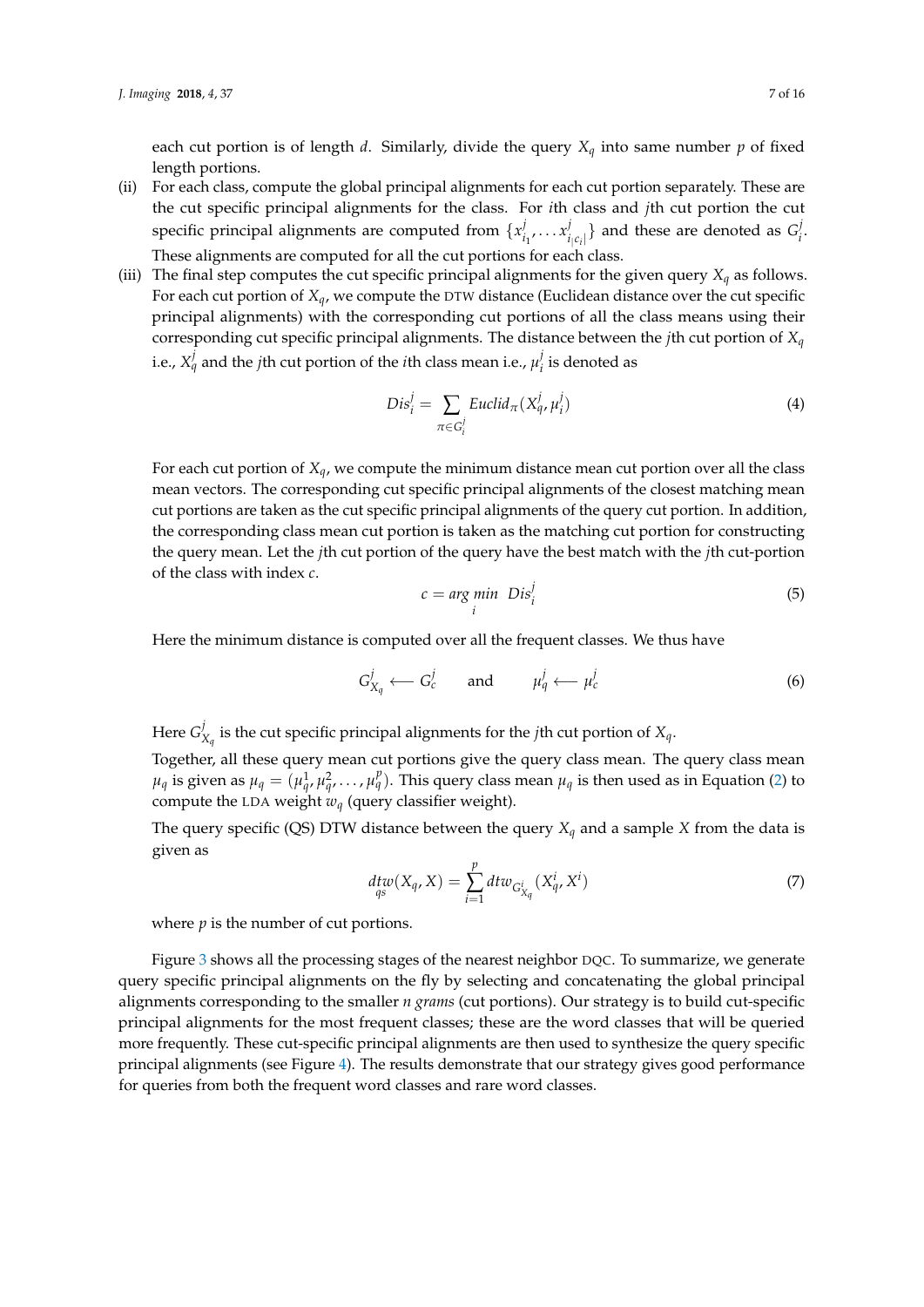

**Figure 3.** Overall Scheme for NN DQC. In an offline phase, the mean vectors for the frequent word classes are computed and their cut-specific principal alignments are computed. To process a query word image, it is divided into cut portions and FastDTW matching is used to get the best matching cut-portions from the frequent class mean vectors with the cut-portions of the query image. These best matching cut-portions are used to construct the mean vector for the query class and the query specific principal alignments. FastDTW [20] matching between the query image and the database images is done using the query specific principal alignments.



**Figure 4.** Synthesis of query specific principal alignments. (**a**) Cut specific principal alignments corresponding to "ground" and "leather" are joined to form the principal alignments for "great". Note that the appropriate cut portions are automatically found. (**b**) In a general setting, query specific principal alignments gets formed from multiple constituent cut specific principal alignments computed for frequent classes.

To ensure wider applicability of our approach, we consider that the alignments trained on one dataset may not work well on another dataset. This is mainly due to the print and style variations. For adapting to different styles, we use query expansion (QE), a popular approach in the information retrieval domain in which the query is reformulated to further improve the retrieval performance. An index is built over the given sample vectors from the database and using approximate nearest neighbor search, the top 10 similar vectors to the given query are computed. These top 10 similar vectors are then averaged to get the new reformulated query. This reformulated query is expected to better capture the variations in the query class. In our experiments, this further improves the retrieval performance. Approximate nearest neighbors are obtained using FLANN [29].

# **5. Results and Discussions**

In this section, we validate the DQC classifier using query specific Fast DTW distance for efficient indexing on multiple word image collections and also demonstrate its quantitative and qualitative performance.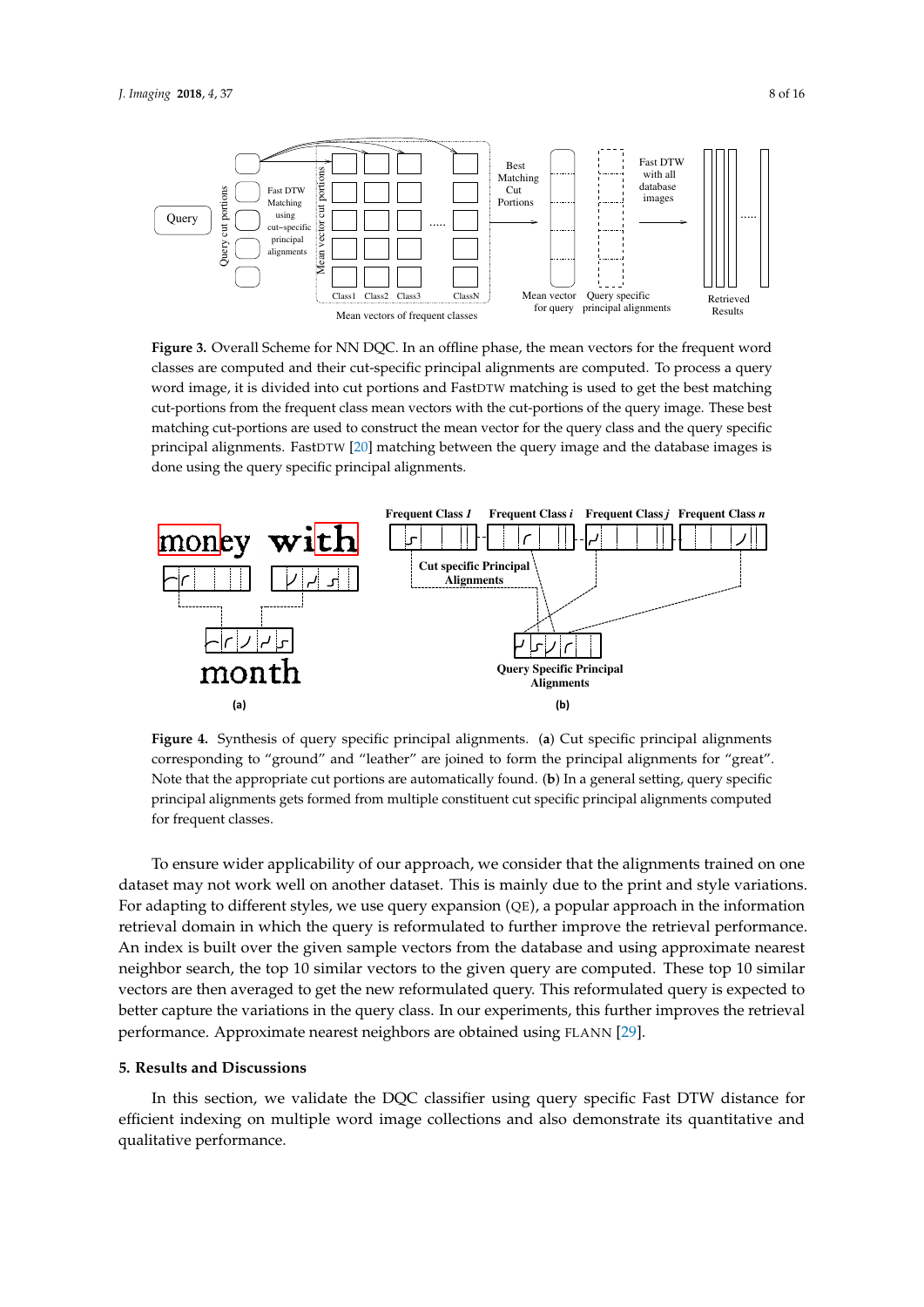#### *5.1. Data Sets and Evaluation Protocols*

In this subsection, we discuss datasets and the experimental settings that we follow in the experiments. Our datasets, given in Table 2, comprise scanned English books from a digital library collection. We manually created ground truth at word level for the quantitative evaluation of the methods. The first collection (D1) of words is from a book which is reasonably clean. Second dataset (D2) is larger in size and is used to demonstrate the performance in case of heterogeneous print styles. Third dataset (D3) is a noisy book and is used to demonstrate the utility of the performance of our method in degraded collections. We have also given the results over the popular George Washington dataset. For the experiments, we extract profile features [11] for each of the word images. In this, we divide the image horizontally into two parts and the following features are computed: (i) vertical profile i.e the number of ink pixels in each column (ii) location of lowermost ink pixel, (ii) location of uppermost ink pixel and (iv) number of ink to background transitions. The profile features are calculated on binarized word images obtained using the Otsu thresholding algorithm. The features are normalized to [0, 1], so as to avoid dominance of any specific feature.

To evaluate the quantitative performance, multiple query images were generated. The query images are selected such that they have multiple occurrences in the database and are mostly functional words and do not include the stop words. The performance is measured by mean Average Precision (mAP), which is the mean of the area under the precision-recall curve for all the queries.

**Table 2.** Details of the datasets considered in the experiments. The first collection (D1) of words is from a book which is reasonably clean. The second dataset (D2) is obtained from 2 books and is used to demonstrate the performance in case of heterogeneous print styles. The third dataset (D3) is a noisy book.

| <b>Dataset</b> | Source       | <b>Type</b>  | # Images | # Queries |
|----------------|--------------|--------------|----------|-----------|
| D <sub>1</sub> | 1 Book Clean |              | 14,510   | 100       |
| D2             | 2 Books      | Clean        | 32,180   | 100       |
| D <sub>3</sub> | 1 Book       | <b>Noisy</b> | 4100     | 100       |

#### *5.2. Experimental Settings*

For representing word images, we prefer a fixed length sequence representation of the visual content, i.e., each word image is represented as a fixed length sequence of vertical strips. A set of features  $f_1, \ldots, f_L$  are extracted, where  $f_i \in \mathbb{R}^M$  is the feature representation of the *i*th vertical strip and *L* is the number of vertical strips. This can be considered as a single feature vector  $F \in \mathbb{R}^d$  of size  $d = LM$ . We implement the query specific alignment based solution as discussed in Section 4. For query expansion based solution, we identify the five most similar samples to the query using approximate nearest neighbor search and compute their mean.

Each dataset contains certain words which are more frequent than others. The number of samples in the frequent word classes are more compared to the rare classes. The retrieval results for frequent queries give better performance because the number of relevant samples available in the dataset is greater. It is worth emphasizing that for the method proposed in this paper (QS DTW), the degradation in the performance for rare queries is much less compared to other methods.

#### *5.3. Results for Frequent Queries*

Table 3 compares the retrieval performance of the direct query classifier DQC with the nearest neighbor classifier using different options for distance measures. The performance is shown in terms of mean average precision (mAP) values on three datasets. For the nearest neighbor classifier, we experimented with five distance measures: naive DTW distance, Fast approximate DTW distance [20], query specific DTW (QS DTW) distance, FastDTW [30] and Euclidean distance. We see that DTW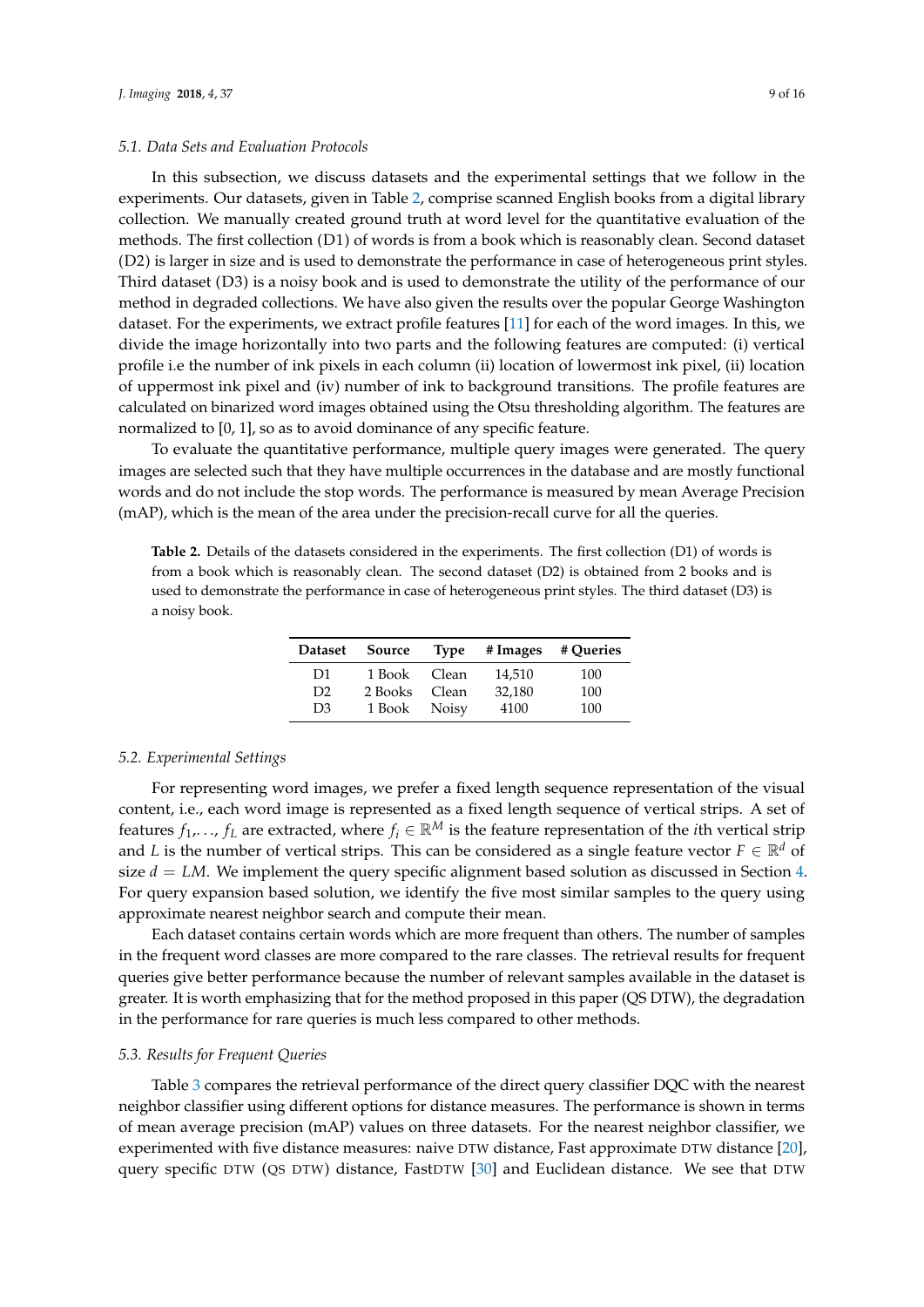performs comparably with DTW for all the datasets. It performs superior compared to the Fast DTW, Fast approximate DTW distance [20] and performs significantly better compared to Euclidean distance.

For DQC, we experimented with four options for indexing the frequent class mean vectors: subsequence DTW [18] (sDTW), approximate nearest neighbor NN DQC [18] (aNN), FastDTW, and QS DTW. We use the cut-portions obtained from the mean vectors of the most frequent 1000 word classes for (i) computing the cut-specific principal alignments in case of QS DTW, (ii) computing the closest matching cut-portion (i.e., one with the smallest distance, which can be Euclidean or DTW) with a cut-portion from the query vector, in case of aNNor FastDTW.

However, since sDTW has computational complexity *O* (*n* 2 ), we restrict the number of frequent words used for indexing to 100. The QS DTW distance improves the performance of the DQC classifier. This is mainly due to the improved alignments involved in the QS DTW distance. The query specific alignments better capture the variations in the query class. Moreover, unlike the case of sDTW distance, the QS DTW distance has linear complexity and therefore we are able to index all the frequent mean vectors in the DQC classifier. Thus, the proposed method of QS DTW enhances the performance of the DQC classifier [18].

For frequent queries, the experiments revealed that the QS DTW gets the global principal alignments from the mean vector of the same (query) class. Since the alignments are coming from the query class, it gives minimum distance only for the samples which belong to its own class. Therefore, the retrieved samples largely belong to the query class. The performance is therefore improved compared to sDTW distance. In contrast, the Fast approximate DTW distance [20] computes the global principal alignments using all samples in the database, without exploiting any class information. The computed global principal alignments, therefore, include alignments from classes that may be different from the query class. For this reason, it performs inferior to the proposed DTW distance.

|                |                                           |                     |        |           | <b>Retrieval Results (mAP) for Frequent Queries</b> |                          |      |         |               |
|----------------|-------------------------------------------|---------------------|--------|-----------|-----------------------------------------------------|--------------------------|------|---------|---------------|
| <b>Dataset</b> | <b>Using Nearest Neighbour Classifier</b> |                     |        |           |                                                     | Using DQC (Exemplar SVM) |      |         |               |
|                | <b>DTW</b>                                | Fast Apprx DTW [20] | QS DTW | Euclidean | <b>FastDTW</b> [30]                                 | <b>SDTW</b>              | aNN  | FastDTW | <b>OS DTW</b> |
| D1             | 0.94                                      | 0.92                | 0.92   | 0.81      | 0.91                                                | 0.98                     | 0.98 |         |               |
| D2             | 0.91                                      | 0.89                | 0.9    | 0.75      | 0.87                                                | 0.96                     | 0.95 | 0.97    | 0.99          |
| D3             | 0.83                                      | 0.79                | 0.81   | 0.67      | 0.76                                                | 0.91                     | 0.92 | 0.93    | 0.96          |

**Table 3.** Retrieval performance of various methods for frequent queries.

#### *5.4. Results for Rare Queries*

The faster indexing offered by the use of QS DTW with DQC allows us to make use of the mean vectors of all the 1000 frequent classes. This gives us a much improved performance of the DQC on rare queries, compared to sDTW [18] which uses mean vectors from 100 frequent classes. Table 4 shows the retrieval performance of DQC with a nearest neighbour classifier using different options for distance measures. The performance is showed in terms of mean average precision (mAP) values on rare queries from three datasets. For the nearest neighbor classifier, we experimented with five distance measures: naive DTW distance, Fast approximate DTW distance [20], query specific DTW (QS DTW) distance, FastDTW [30] and Euclidean distance. We see that QS DTW performs comparably with DTW distance for all the datasets. It performs superior compared to the Fast approximate DTW distance [20], FastDTW and significantly better compared to Euclidean distance.

For DQC, we observe that QS DTW improves the performance compared to sDTW. This improvement of QS DTW over sDTWis more for rare queries compared to that for frequent queries. This shows that QS DTW can be used for faster indexing for both frequent and rare queries.

For rare queries, the query specific DTW distance outperforms Fast approximate DTW [20] distance. This happens because the Fast approximate DTW computes the global principal alignments from the database and its performance depends on the number of samples. Also, these alignments are query independent, i.e., they do not use any query information for computing the global principal alignments.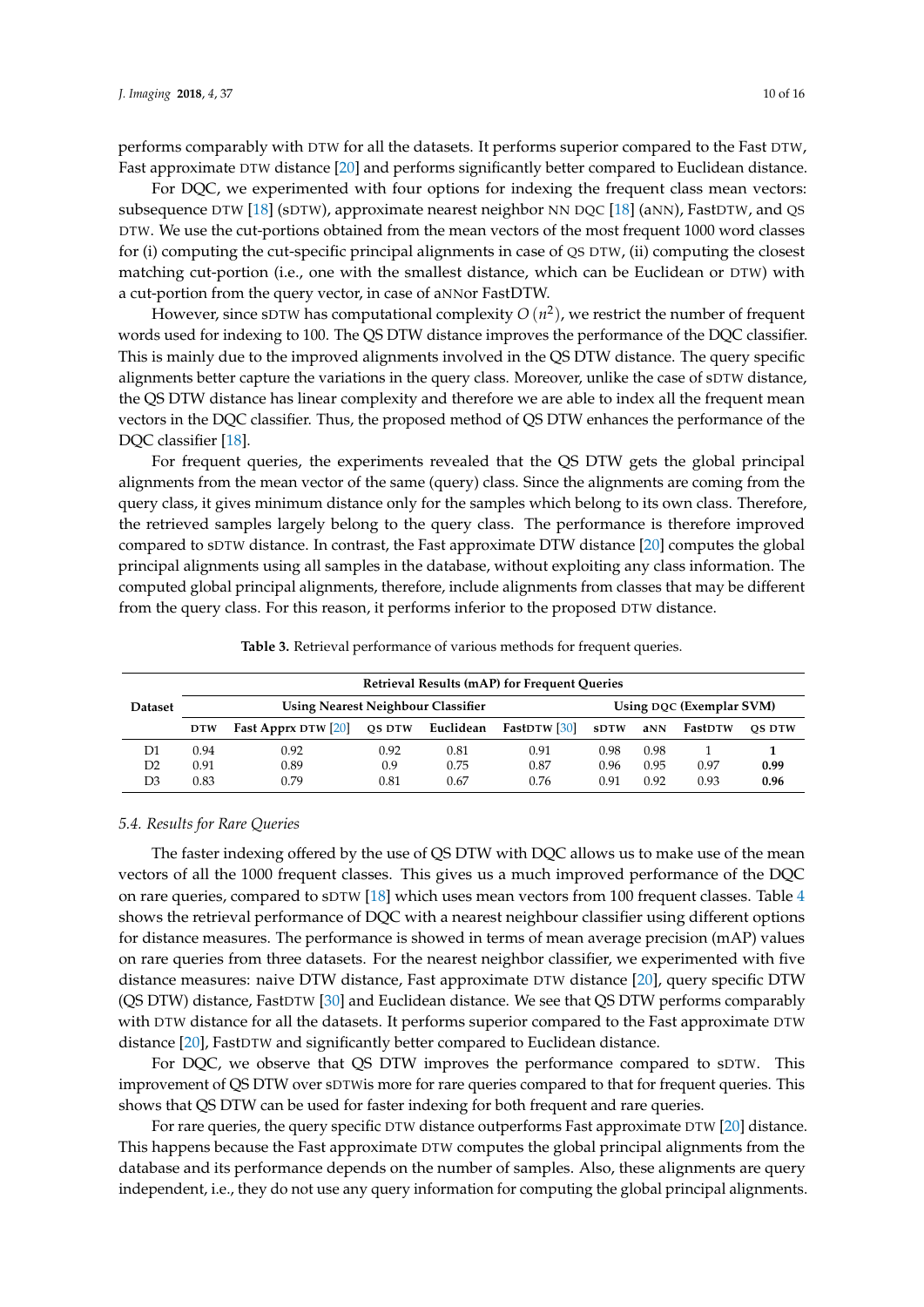For a given query, it needs enough samples from the query class for getting novel global principal alignments. However, in any database, the number of samples for frequent classes dominate the number of samples for rare classes. The global principal alignments for frequent queries are likely to dominate the rare queries. Therefore, the precomputed global principal alignments in Fast approximate DTW may not capture all the correlations for rare query classes. In the proposed QS DTW distance, the global principal alignments are learned from the *ngrams* (cut-portions) of frequent classes. These *n-grams* are in abundance and also shared with rare queries, thus there are enough *n-gram* samples for learning the cut-specific alignments. The computed query specific alignments for the cut-portions outperform the alignments obtained from Fast approximate DTW.

|                | <b>Retrieval Results (mAP) for Rare Oueries</b>                       |                     |        |           |                     |             |      |                |               |      |
|----------------|-----------------------------------------------------------------------|---------------------|--------|-----------|---------------------|-------------|------|----------------|---------------|------|
| <b>Dataset</b> | <b>Using Nearest Neighbour Classifier</b><br>Using DQC (Exemplar SVM) |                     |        |           |                     |             |      |                |               |      |
|                | <b>DTW</b>                                                            | Fast Apprx DTW [20] | OS DTW | Euclidean | <b>FastDTW</b> [30] | <b>SDTW</b> | aNN  | <b>FastDTW</b> | <b>OS DTW</b> | OЕ   |
| D1             | 0.82                                                                  | 0.77                | 0.83   | 0.69      | 0.75                | 0.91        | 0.90 | 0.91           | 0.95          | 0.98 |
| D2             | 0.81                                                                  | 0.74                | 0.80   | 0.65      | 0.74                | 0.89        | 0.90 | 0.90           | 0.94          | 0.95 |
| D3             | 0.73                                                                  | 0.66                | 0.71   | 0.59      | 0.62                | 0.80        | 0.78 | 0.80           | 0.91          | 0.96 |

**Table 4.** Retrieval performance of various methods for rare queries.

It is worth mentioning that FastDTW [30], which is an approximation method, attempts to compute the DTW distance in an efficient way. It does not consider cut portion similarities, which may be influenced by various printing styles. Hence, these approaches are not applicable in our setting where the dataset can have words printed in varied printing styles, and thus can result in a marked degradation of performance for rare queries. Since query specific DTW finds the approximate DTW distance using cut specific principal alignments, it can exploit properties which cannot be used by other DTW approximation methods.

To summarize, the experiments demonstrate that the proposed query specific DTW performs well for both frequent and rare queries. Since it is learning the alignments from *ngrams*, it performs comparable to sDTWdistance for rare queries. For some queries, it performed better than the DTW distance.

### *5.5. Results for Rare Query Expansion*

The results for QS DTW enhanced with query expansion (QE) using five best matching samples are also given in Table 4. It is observed that QE further improves the performance of our proposed method. To show the effectiveness of query expansion, we have computed the average of the DTW distance between the given query and all database samples that belonged to the query class. Likewise, we computed the average of the DTW distance for the reformulated query. Table 5 shows a comparison of the averaged DTW distance for the given query and the reformulated query using 2, 5, 7, and 10 most similar (to the query) samples from the database. From the results, we can observe that compared to the given query, the reformulated query using five best matching samples gives the lowest averaged DTW distance to the samples from the query class. This means the reformulated query is a good representative for the given query. However, using nine best matching samples for reformulating the query leads to a higher average of DTW distances. This means some irrelevant samples to the query are coming in the top similar samples.

**Table 5.** The table gives the average sum of DTW distance for the given query and the reformulated query with varying number of samples *n* from the query class.

| <b>Average of DTW Distance</b> |                               |                             |               |               |  |  |
|--------------------------------|-------------------------------|-----------------------------|---------------|---------------|--|--|
| For given query                | <b>For Reformulated Query</b> |                             |               |               |  |  |
|                                | $n=2$                         | $n=5$                       | $n=7$         | $n=10$        |  |  |
| $2.67 + 0.19$                  |                               | $2.69 + 0.23$ $2.52 + 0.13$ | $2.58 + 0.21$ | $2.94 + 0.29$ |  |  |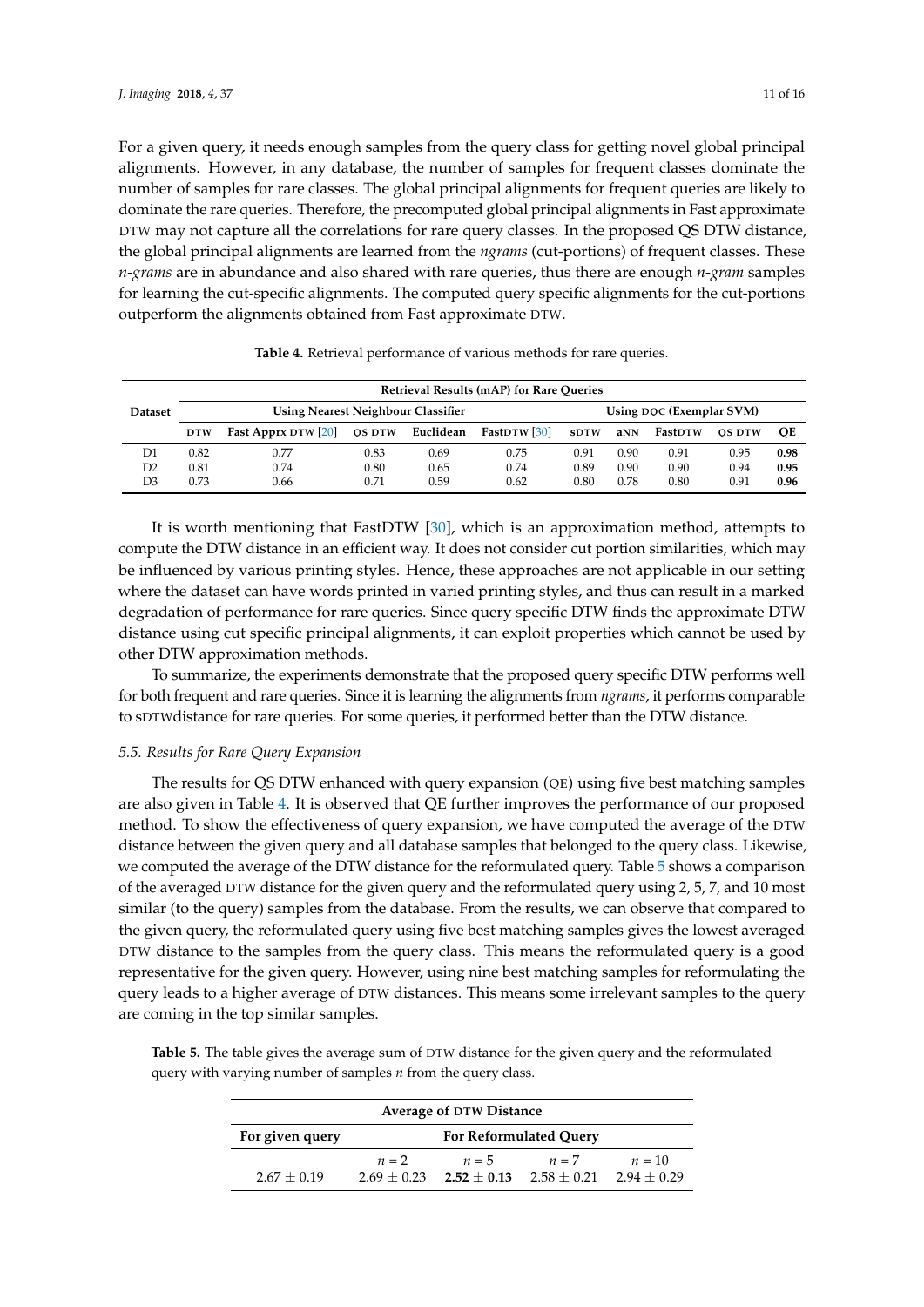### *5.6. Results on George Washington Dataset*

The George Washington (GW) dataset [31] contains 4894 word images from 1471 word classes. This is one of the popular dataset for word images. We applied our proposed method of DQC using QS DTW for word retrieval on the GW dataset. Table 6 provides comparative results for seven methods. Experiments are repeated for 100 random queries and the average over these results are reported in the table. We can observe that for the DQC the proposed QS DTW gives better performance than DTW. We can also observe that for the nearest neighbor classifier, QS DTW distance is performing slightly superior to the DTW distance and Fast approximate DTW distance. The superiority is because of the principal alignments which are query specific.

**Table 6.** Retrieval performance on the George Washington (GW) dataset. The DQC makes use of top 800 frequent classes for indexing the cut-portions.

| <b>Dataset</b> | mAP Using Nearest Neighbour |                                                               |      |      |      | mAP Using DOC |      |  |  |
|----------------|-----------------------------|---------------------------------------------------------------|------|------|------|---------------|------|--|--|
|                | <b>DTW</b>                  | Fast Apprx DTW [20] QS DTW Euclidean SDTW FastDTW [30] QS DTW |      |      |      |               |      |  |  |
| GW             | 0.51                        | $0.50 -$                                                      | 0.52 | 0.32 | 0.62 | 0.63          | 0.70 |  |  |

#### *5.7. Setting the Hyperparameters*

The proposed method has few hyperparameters, like the length of the cut portion and the number of cut specific principal alignments. For tuning these parameters, we randomly choose 100 queries for each dataset and validate the performance over these queries. Queries included in the validation set are not used for reporting the final results.

In Table 7, we report the effect of varying the cut portion length on retrieval performance. The mAP score is less for smaller cut portion length. In this case, the learned alignments are not capturing the desired correlations. This happens because the occurrence of smaller cut portions is very frequent in the word images. For length more than 30, the mAP is again decreased. This is because the occurrences of larger cut portions are rare. Cut portion lengths in the range of 10 to 20 give better results. In this case, the cut portions are good enough to yield global principal alignments that can distinguish the different word images.

**Table 7.** The table shows the change in retrieval performance with the change in the length of cut portion over all the datasets (D1, D2, D3). Here *l* is the length of the cut portion.

| 1  | D1   | D <sub>2</sub> | D3   |
|----|------|----------------|------|
| 1  | 0.81 | 0.78           | 0.7  |
| 10 | 0.86 | 0.83           | 0.74 |
| 20 | 0.86 | 0.82           | 0.75 |
| 30 | 0.82 | 0.77           | 0.72 |

We assessed the effect of varying the number of cut-specific principal alignments on the retrieval performance on the three datasets and the results are given in Table 8. It is seen that the performance degrades for all the datasets when the number of alignments is chosen as 30. This can be attributed to some redundant alignments getting included in the set of principal alignments. Increasing the number of alignments from 10 to 20 improves performance for dataset D1, but has no effect on the performance for datasets D2 and D3. Therefore, we can conclude that restricting the number of principal alignments in the range 10 to 20 would give good results. In all our experiments, we set the number of cut-specific principal alignments as 10.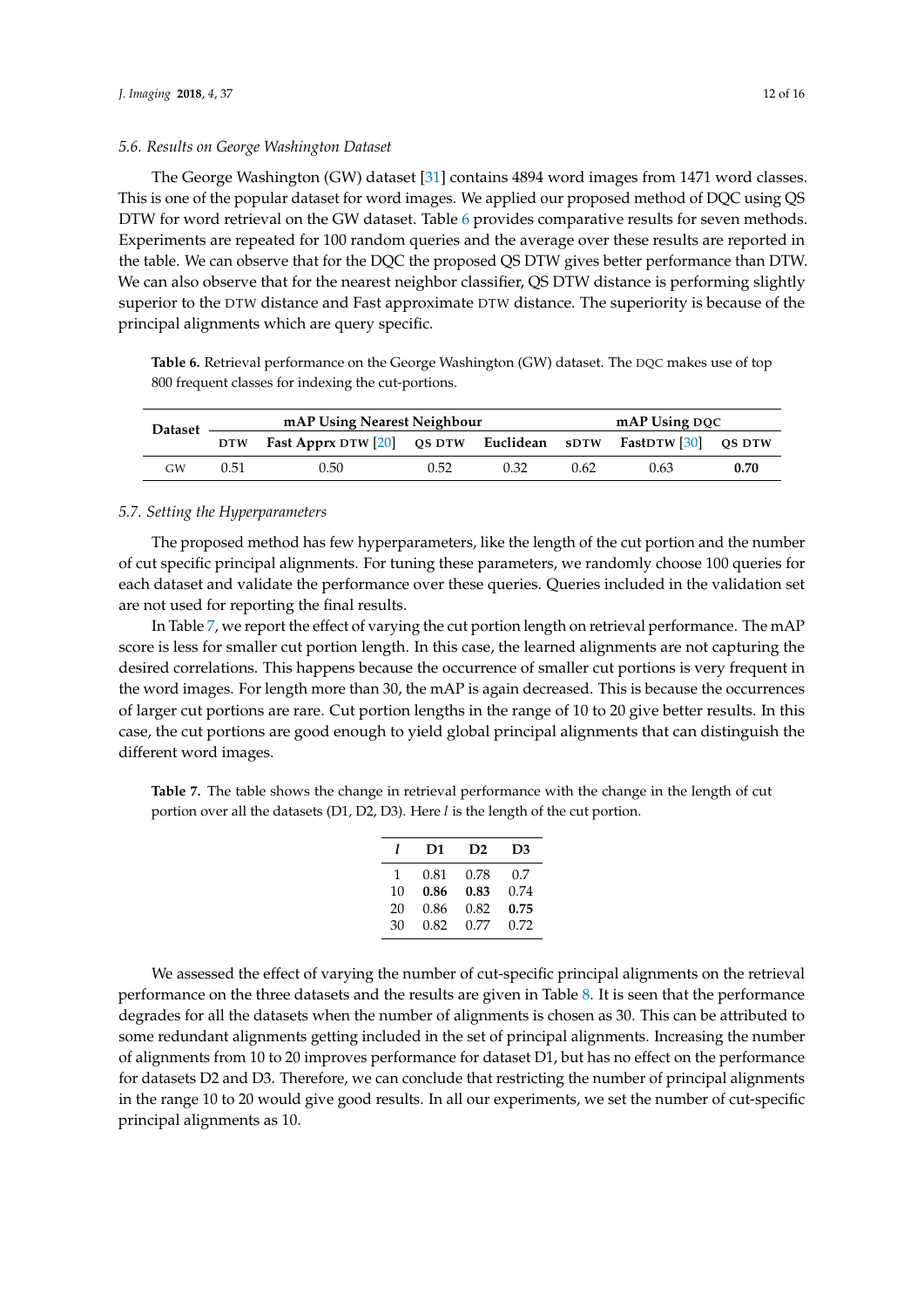| Number of Cut Specific      | mAP for Different Datasets |                |      |  |  |
|-----------------------------|----------------------------|----------------|------|--|--|
| <b>Principal Alignments</b> | D1                         | D <sub>2</sub> | D3   |  |  |
| 10                          | 0.92                       | 0.89           | 0.81 |  |  |
| 20                          | 0.93                       | 0.89           | 0.81 |  |  |
| 30                          | O 91                       | 0.88           | 0.78 |  |  |

**Table 8.** Retrieval performance on the 3 datasets D1, D2 and D3 for varying number of cut specific principal alignments.

#### *5.8. Computation Time*

Table 9 gives the computational time complexity for the methods based on DTW. The main computation involved in the use of QS DTW is that of computing the cut specific principal alignments for the frequent classes. Figure 5 shows the time for computing the cut specific principal alignments for the three datasets. The computation of these cut specific principal alignments can be carried out independently for all the classes. Since we can compute these principal alignments in parallel with each other, the proposed QS DTW scales well with the number of samples compared to Fast Apprx DTW [20].



**Figure 5.** Computation time for computing the cut specific principal alignments for all the datasets. It includes the computation of cut specific principal alignments for all the frequent classes over all the cut portions.

**Table 9.** Computational complexities of DTW-based methods for distance computation. Here *n* is the length of the cut-portion of the feature vector.

| Methods                           | sDTW Fast Apprx DTW $[20]$ FastDTW $[30]$ QS DTW |      |      |
|-----------------------------------|--------------------------------------------------|------|------|
| Computational Complexity $O(n^2)$ | O(n)                                             | O(n) | O(n) |

Unlike the case of QS DTW, where the principal alignments are computed for the small cut portions, in Fast Apprx DTW, the principal alignments are computed for the full word image representation. Further, in Fast Apprx DTW, the principal alignments are computed from the entire dataset, unlike the case of QS DTW in which the principal alignments are computed for the individual classes. For these reasons, Fast Apprx DTW is computationally slower compared to the QS DTW.

For a given dataset, computing the cut specific principal alignments for the frequent classes is an offline process. When performing retrieval for a given query, DQC involves computing the query mean by composing together the nearest cut portions from the mean vectors of frequent classes. Further, the query specific principal alignments are not explicitly computed but rather constructed using the cut-specific principal alignments corresponding to the nearest cut portions. Once the query specific principal alignments are obtained, computation of QS DTW involves computing the Euclidean distance (using the query specific principal alignments) with the database images.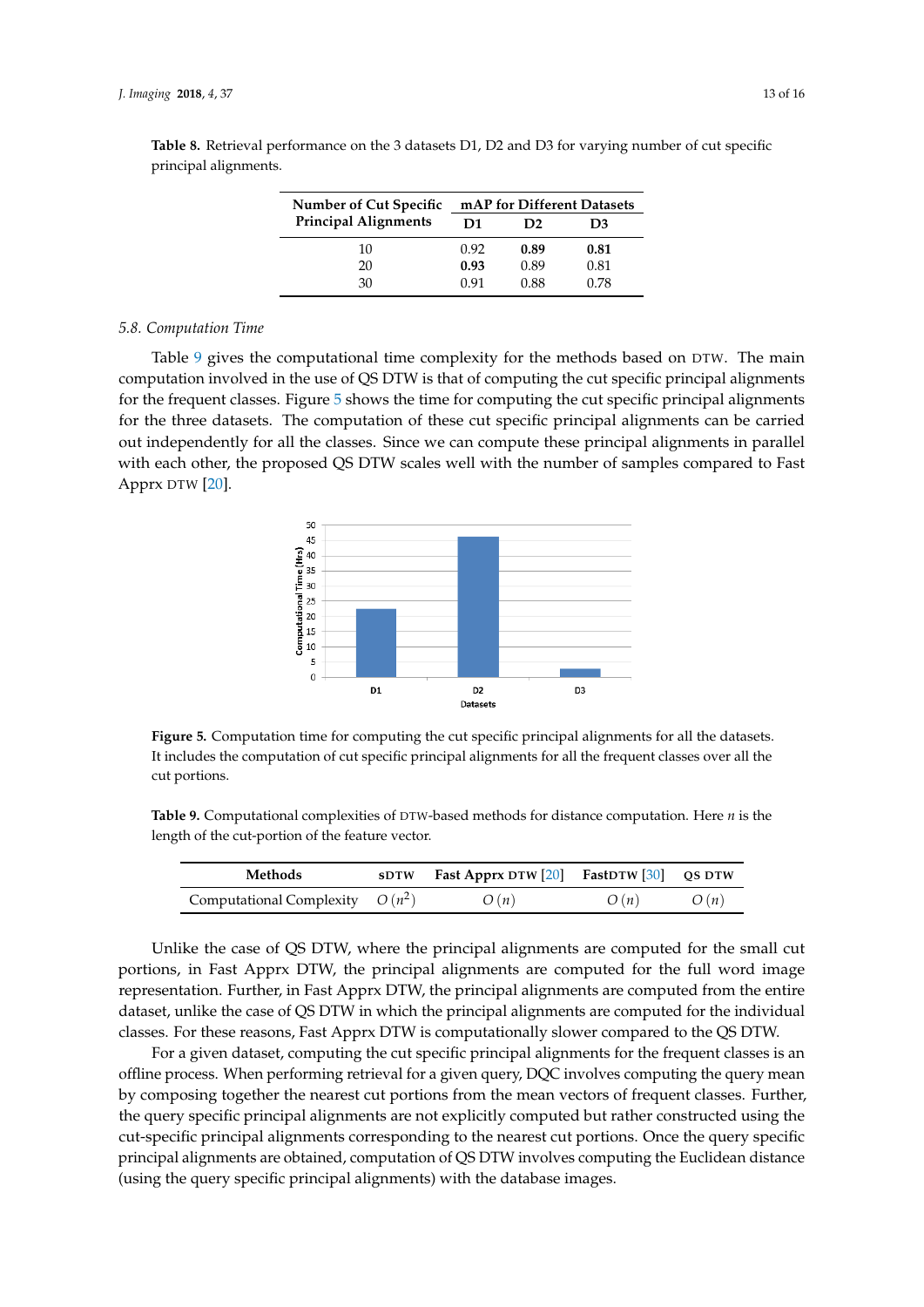For the given two samples *x* and *y* of length *N*, FastDTW [30] is computed in the following way. First, these two samples are reduced to smaller length (1/8 times) and the naive DTW distance is applied over the reduced length samples to find the optimal warp path. Next, both the optimal path and the reduced length samples from the previous step are projected to higher (two times) resolution. Instead of filling all the entries in the cost matrix in the higher resolution, only the entries around a neighborhood of the projected warp path, governed by a parameter called radius *r*, are filled up. This projection step is continued until the original resolution was obtained. The time complexity of FastDTW is *N* (8*r* + 14), where *r* is the radius. The performance of FastDTW depends on the radius *r*. The higher the value of *r*, the better the performance is. The time complexity of QSDTW/Fast Apprx DTW is  $N * p$ , where  $p$  is the number of principal alignments. In general,  $p \ll 8r + 14$ , for getting the similar performance in both the methods.

# **6. Conclusions**

We have proposed query specific DTW distance for faster indexing in the direct query classifier DQC [18]. The benefit of deploying QS DTW with DQC is that it results in linear time complexity. Therefore, we are able to index all the frequent mean vectors of the database for constructing the mean vector for the query class in the DQC classifier. Since QS DTW distance performs equally well as DTW distance and because we consider all the frequent mean vectors for indexing, the proposed method enhances the performance of the DQC. Unlike previous approaches, the proposed QS DTW distance uses both the class mean vectors and the query information for computing the global principal alignments for the query. The use of *ngrams* for computing the global principal alignments makes the method perform well for rare queries, which are query word images that belong to non-frequent word classes for which mean vectors are not computed for the database. The query expansion (QE) further improves the performance of QS DTW. We have demonstrated the utility of the proposed technique over three different datasets. The proposed query specific DTW performs well compared to the previous DTW approximations.

**Acknowledgments:** This work was supported from the grant received for the IMPRINT project titled "Information access from document images of Indian languages," from MHRD, Government of India.

**Author Contributions:** Gattigorla Nagendar and Viresh Ranjan performed the experiments. Gaurav Harit and C.V Jawahar wrote the paper.

**Conflicts of Interest:** The authors declare no conflict of interest.

#### **References**

- 1. Nagy, G. Twenty Years of Document Image Analysis in PAMI. *PAMI* **2008**, *22*, 38–62, doi:10.1109/34.824820.
- 2. Sivic, J.; Zisserman, A. Video Google: A Text Retrieval Approach to Object Matching in Videos. In Proceedings of the Ninth IEEE International Conference on Computer Vision, Nice, France, 13–16 October 2003; pp. 1470–1477.
- 3. Rath, T.M.; Manmatha, R. Word spotting for historical documents. *IJDAR* **2007**, *9*, 139–152, doi:10.1109/SIU.2008.4632567.
- 4. Zeki, Y.I.; Manmatha, R. An Efficient Framework for Searching Text in Noisy Document Images. In Proceedings of the 2012 10th IAPR International Workshop on Document Analysis Systems (DAS), Gold Cost, QLD, Australia, 27–29 March 2012; pp. 48–52.
- 5. Konidaris, T.; Gatos, B.; Ntzios, K.; Pratikakis, I.; Theodoridis, S.; Perantonis, S.J. Keyword-guided word spotting in historical printed documents using synthetic data and user feedback. *IJDAR* **2007**, *9*, 167–177, doi:10.1007/s10032-008-0067-3.
- 6. Basilios, G.; Nikolaos, S.; Georgios, L. ICDAR 2009 Handwriting Segmentation Contest. In Proceedings of the 10th International Conference on Document Analysis and Recognition, Barcelona, Spain, 26–29 July 2009; pp. 1393–1397.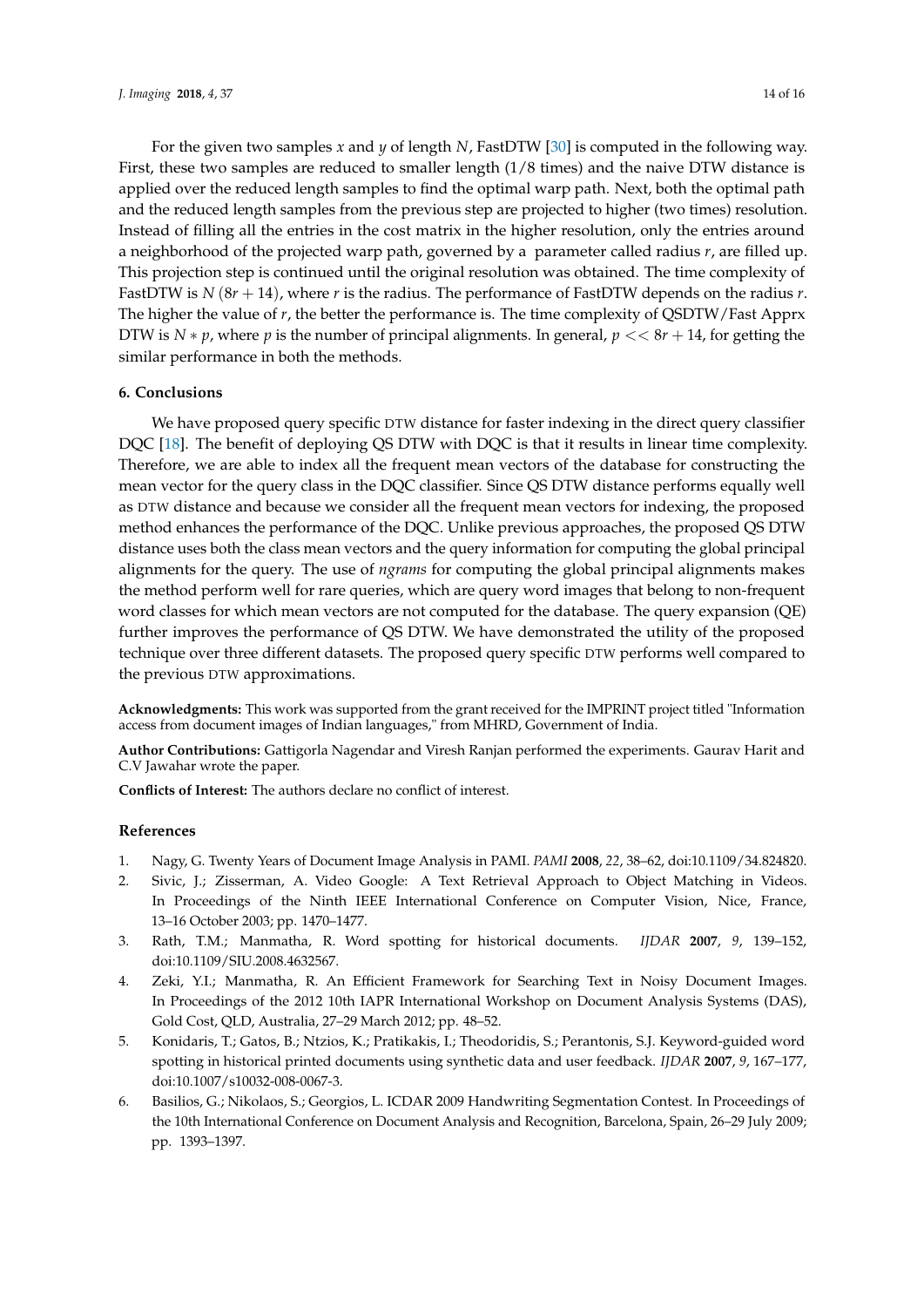- 7. Sankar, K.P.; Jawahar, C.V. Probabilistic Reverse Annotation for Large Scale Image Retrieval. In Proceedings of the IEEE Conference on Computer Vision and Pattern Recognition, Minneapolis, MN, USA, 17–22 June 2007.
- 8. Almazán, J.; Fernández, D.; Fornés, A.; Lladós, J.; Valveny, E. A Coarse-to-Fine Approach for Handwritten Word Spotting in Large Scale Historical Documents Collection. In Proceedings of the 2012 International Conference on Frontiers in Handwriting Recognition (ICFHR), Bari, Italy, 18–20 September 2012; pp. 455–460.
- 9. Yossi, R.; Carlo, T.; Guibas, J.L. The Earth Mover's Distance As a Metric for Image Retrieval. *IJCV* **2000**, *40*, 99–121, doi:10.1023/A:1026543900054.
- 10. David, S.; Kruskal, J.B. *Time Warps, String Edits, and Macromolecules: The Theory and Practice of Sequence Comparison*; Addison-Wesley: Reading, MA, USA, 1983; pp. 1–44, ISBN 0-201-07809-0.
- 11. Rath, T.M.; Manmatha, R. Word Image Matching Using Dynamic Time Warping. In Proceedings of the 2003 IEEE Computer Society Conference on Computer Vision and Pattern Recognition, Madison, WI, USA, 18–20 June 2003; pp. 521–527.
- 12. Tomasz, M.; Abhinav, G.; Efros, A.A. Ensemble of exemplar-SVMs for Object Detection and Beyond. In Proceedings of the 2011 International Conference on Computer Vision, Barcelona, Spain, 6–13 November 2011; pp. 89–96.
- 13. Cao, H.; Govindaraju, V. Vector Model Based Indexing and Retrieval of Handwritten Medical Forms. In Proceedings of the Ninth International Conference on Document Analysis and Recognition, Parana, Brazil, 23–26 September 2007; pp. 88–92.
- 14. Rath, T.M.; Manmatha, R. Features for Word Spotting in Historical Manuscripts. In Proceedings of the Seventh International Conference on Document Analysis and Recognition, Edinburgh, UK, 6 August 2003.
- 15. Balasubramanian, A.; Million, M.; Jawahar, C.V. Retrieval from Document Image Collections. In Proceedings of the 7th International Workshop, DAS 2006, Nelson, New Zealand, 13–15 February 2006; pp. 1–12.
- 16. Kovalchuk, A.; Wolf, L.; Dershowitz, N. A Simple and Fast Word Spotting Method. In Proceedings of the 2014 14th International Conference on Frontiers in Handwriting Recognition (ICFHR), Heraklion, Greece, 1–4 September 2014; pp. 3–8.
- 17. Shai, S.; Yoram, S.; Nathan, S. Pegasos: Primal Estimated sub-GrAdient Solver for SVM. In Proceedings of the 24th International Conference on Machine Learning, Corvalis, OR, USA, 20–24 June 2007; pp. 807–814.
- 18. Ranjan, V.; Harit, G.; Jawahar, C.V. Document Retrieval with Unlimited Vocabulary. In Proceedings of the 2015 IEEE Winter Conference on Applications of Computer Vision (WACV), Waikoloa, HI, USA, 5–9 January 2015; pp. 741–748.
- 19. Nagendar, G.; Jawahar, C.V. Fast Approximate Dynamic Warping Kernels. In Proceedings of the Second ACM IKDD Conference on Data Sciences, Bangalore, India, 18–21 March 2015; pp. 30–38.
- 20. Nagendar, G.; Jawahar, C.V. Efficient word image retrieval using fast DTW distance. In Proceedings of the 2015 13th International Conference on Document Analysis and Recognition (ICDAR), Tunis, Tunisia, 23–26 August 2015; pp. 876–880.
- 21. Sudholt, S.; Fink, G.A. PHOCNet: A Deep Convolutional Neural Network for Word Spotting in Handwritten Documents. In Proceedings of the 2016 15th International Conference on Frontiers in Handwriting Recognition (ICFHR), Shenzhen, China, 23–26 October 2016; pp. 686–690.
- 22. Krishnan, P.; Dutta, K.; Jawahar, C.V. Deep Feature Embedding for Accurate Recognition and Retrieval of Handwritten Text. In Proceedings of the 2016 15th International Conference on Frontiers in Handwriting Recognition (ICFHR), Shenzhen, China, 23–26 October 2016; pp. 686–690.
- 23. Jon, A.; Albert, G.; Alicia, F.; Ernest, V. Word Spotting and Recognition with Embedded Attributes. *IEEE Trans. Pattern Anal. Mach. Intell.* **2014**, *36*, 2552–2566.
- 24. Sfikas, G.; Giotis, A.P.; Louloudis, G.; Gatos, B. Using attributes for word spotting and recognition in polytonic greek documents. In Proceedings of the 2015 13th International Conference on Document Analysis and Recognition (ICDAR), Tunis, Tunisia, 23–26 August 2015; pp. 686–690.
- 25. Almazán , J.; Gordo, A.; Fornés , A.; Valveny, E. Segmentation-free Word Spotting with Exemplar SVMs. *Pattern Recognit.* **2014**, *47*, 3967–3978, doi:10.1016/j.patcog.2014.06.005.
- 26. Takami, M.; Bell, P.; Ommer, P. Offline learning of prototypical negatives for efficient online Exemplar SVM. In Proceedings of the 2014 IEEE Winter Conference on Applications of Computer Vision (WACV), Steamboat Springs, CO, USA, 24–26 March 2014; pp. 377–384.